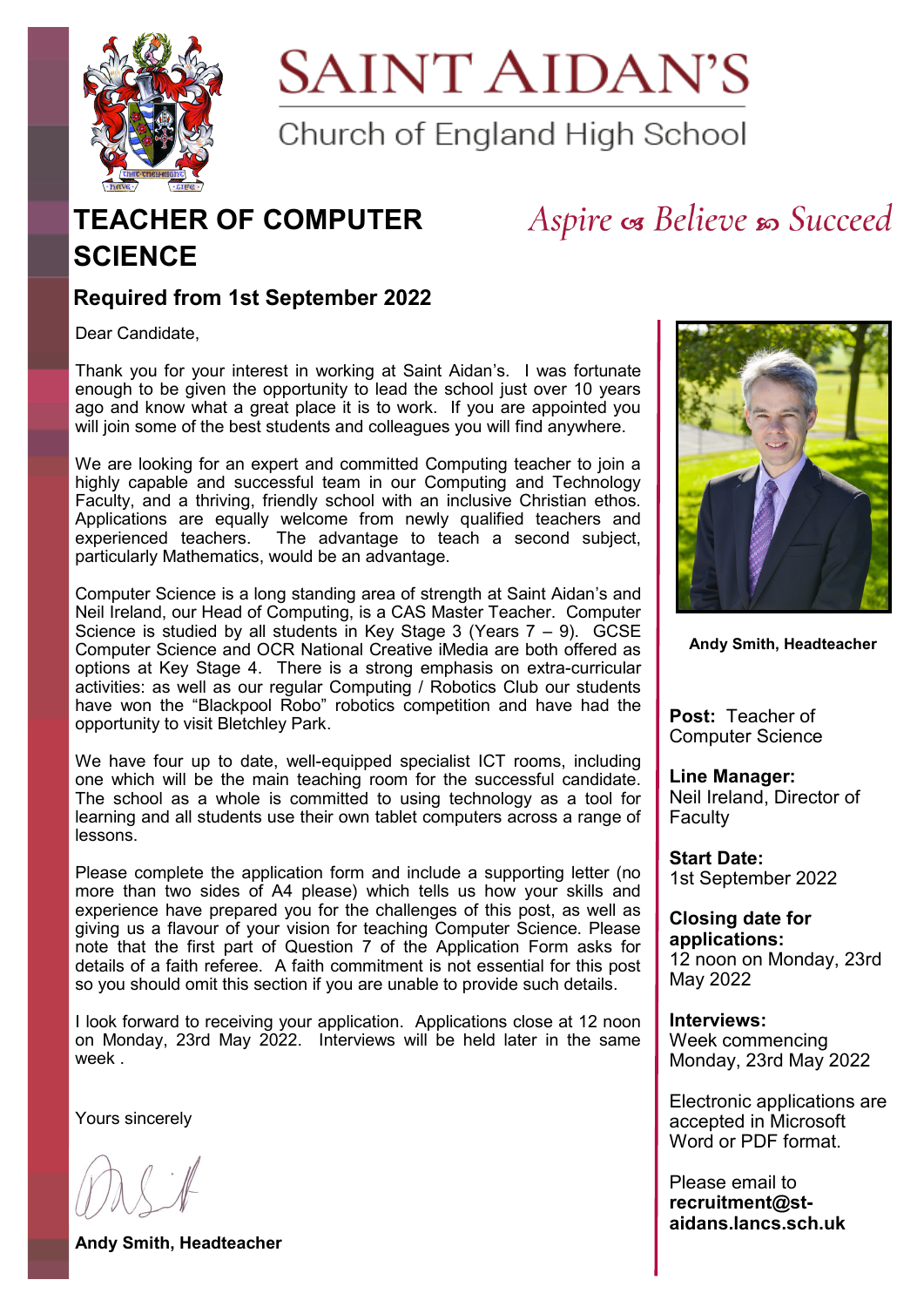# Aspire os Believe so Succeed **School Information**

Saint Aidan's is a successful and popular 11-16 co-educational Church of England school with 860 students situated in a very pleasant part of the Fylde in Lancashire. We draw our students from a wide area which includes the rural area of Over Wyre, as well as a number of areas on the edge of Blackpool and Fleetwood. The school is within easy reach of the cities of Lancaster and Preston and the town of Blackpool.

Our students achieve very well, and there is a real will in the school to improve even further. In 2019 (the last nationally reported GCSE exams) 53% of students achieved at least grade 5 in GCSE English and Maths and we are regularly one of the highest performing schools on the Fylde peninsula.

The school's commitment to learning extends to staff as well as students; there is a well-developed structure of support for new members of staff and a culture of "lifelong learning" among our teaching and associate staff. Our in-house CPD programme is important to us and we are continually looking to develop innovative approaches to teaching and learning, with an emphasis on the use of modern technology and collaborative learning. All teaching staff have access to a Microsoft Surface Pro laptop, and all of our classrooms are equipped with interactive whiteboards or touch displays. Individual tablet devices are used by students in the classroom.

The school was inspected by Ofsted in October 2013 and was found to be a Good school with Outstanding Behaviour and Safety. This was confirmed by a short inspection in July 2018. An inspection by SIAMS in March 2017 found us to be Outstanding in two areas and Good in the other two. The school is full in all year groups, and is regularly oversubscribed for entry into Year 7. The majority of our students travel to us by bus and choose Saint Aidan's over schools nearer their homes because of our individual care for students, our calm and purposeful atmosphere, our high academic standards and our Christian ethos.

As a church school we have a strong emphasis on the provision of a stimulating, secure and caring environment within which all members of our community can develop their potential to the full. Relationships within the school community are characterised by mutual respect; this creates a safe environment where young people can grow and develop, and where learning is valued. There is a strong "vertical" pastoral structure, built around forms that contain students from all five year groups. Our collective worship draws staff and students together and encourages them to explore life's big issues. The school's ethos is distinctively Christian but is also inclusive of those of other faiths or none. This gives us a great responsibility as for many of our children Saint Aidan's provides their only experience of worshipping and growing within a Christian community.

We work closely with our local primary schools, sixth forms, FE providers and universities. Further afield the school has many links with partners in Britain and abroad, including strong links with a partner school in South Africa. Students can participate in a wide range of extracurricular activities and educational visits in this country and further afield. All staff are encouraged to contribute to this programme.

Over the last two years Saint Aidan's, like all schools, has constantly adapted to keep students' education and the life of the school going through all of the challenges the pandemic has brought. The close school community and our investment in technology for learning have allowed us to do this better than most. Staff, students and parents have worked together and have shown the qualities that make Saint Aidan's such a great place to work or study.

Our school 'motto' is taken from John 10 v 10 -"**I have come that they may have life in all its fullness".** All we do at Saint Aidan's is aimed at making this a reality for our students and staff.



**Ofsted say that Saint Aidan's is a good school where the behaviour of pupils is outstanding.**



**What the parents think...**

**"My daughter loves her new school, she looks forward to going every morning and comes home with a smile on her face every night. Thank you to all concerned, you have done a brilliant job."**

**"The school has always been supportive to all our children. I think one of the reasons is the fact that the unique pastoral system allows the pupils at the school to develop friendships with others in different years; it also fosters positive relationships with their form tutor with whom they remain for the whole of their time at the school."** 

**(Year 11 parent)**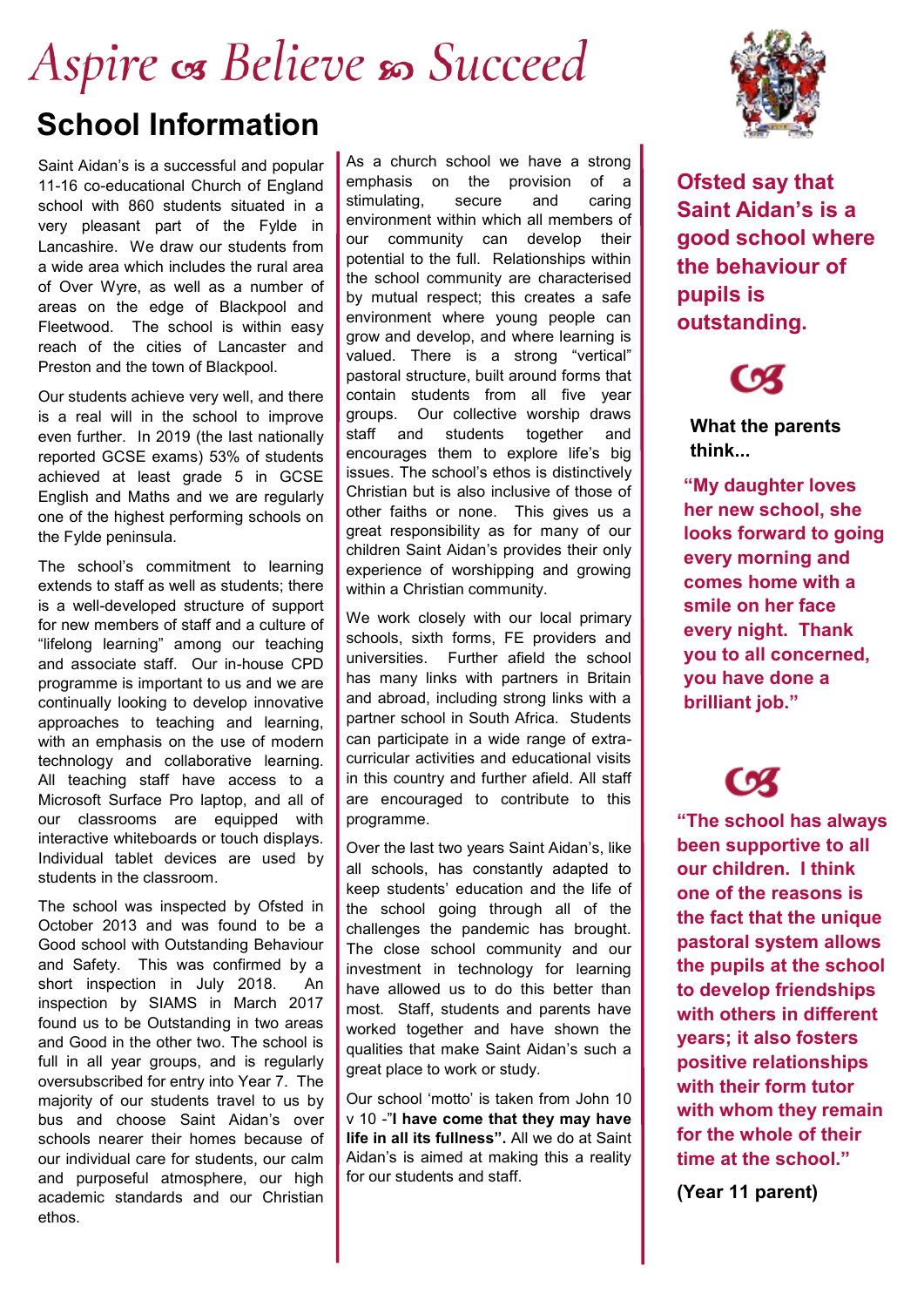# Aspire os Believe so Succeed

## **Faculty of Technology and Computing**



The Technology and Computing Faculty is a well-established, capable team including Computing and Food & Nutrition alongside all aspects of Design Technology and Engineering. There will be six full-time teachers within the faculty once the new appointment has been made. The Faculty Director is a Computing specialist and there is also a Subject Leader for Design Technology.

There is a range of talent within the faculty, with many colleagues holding other, whole-school responsibilities. See below for further details: -

Mr N. Ireland – Director of Faculty; CAS Master Teacher and Community Leader Mrs J. Rossall – Subject Leader Design and Technology; Teacher of Food Preparation and Nutrition

Mr D. Elwell – Teacher of Art and Graphics; Head of Year Mrs L. Salmon – Teacher of Design and Technology Mr J Wright – Teacher of Design and Technology, and OCR Engineering Design Mr L. Charnock – Technology Technician

Everyone in the faculty works closely together, and the links between Computing and Design Technology are important to the faculty.

#### **Computing Department**

At KS3 students have one hour of Computing a week. Our learners are grouped into ability classes based on Mathematics sets which facilitates a more effective delivery of the curriculum. Schemes of work are well-established but continually refined and modernised to stretch and challenge, whilst improving the delivery of lessons and our students' learning experience.

At KS4 our students can opt for the AQA GCSE in Computer Science and/or the OCR iMedia course; we rarely offer Computer Science to students in sets 3 or 4 in Mathematics. Each year we have one group for Computer Science and one for iMedia.

All Computing classes are delivered in two well equipped classrooms, with a range of additional equipment to support learning such as micro:bits, Raspberry Pis and Vex robots. We use OneNote Class Notebooks with students, which act as their electronic exercise books, and deliver short low stakes quizzes on MS Forms. Our lessons and other materials are currently delivered using our school MLE, Synergy. We are re-evaluating a return to Microsoft Teams which we used pre-COVID to make managing notebooks and classes more straightforward.

"Our lessons are always challenging, fun, interactive, and rewarding." Emily, Year 10 Computer Science student.

#### **Extra-curricular opportunities**

As a faculty we are committed to providing as many extra-curricular activities both in and out of school as we can. In Computing we currently have a Coding Club which is well attended and a Digital Leaders scheme alongside open access at lunchtimes and after school.

We regularly enter teams into the Vex, BlackpoolRobo, CyberFirst Girls and CyberDiscovery national competitions.



Saint Aidan's truly is a fantastic place to work. The school community is second to none allowing staff and students to grow and develop in a safe, supportive and inspiring environment. The school is situated in wonderfully landscaped grounds with stunning views over the Bowland Fells.

I have overseen Computing here for over 20 years. As a CAS Master Teacher and Community Leader I have a passion for my subject, and I have spent many years developing and supporting colleagues in their teaching of Computing both as trainees and through my association with Lancaster University.

I am committed to ensuring our students have an excellent learning experience both in and out of the classroom. For me, the most important traits I expect our students to develop are independence and problem solving, so our pedagogy reflects this.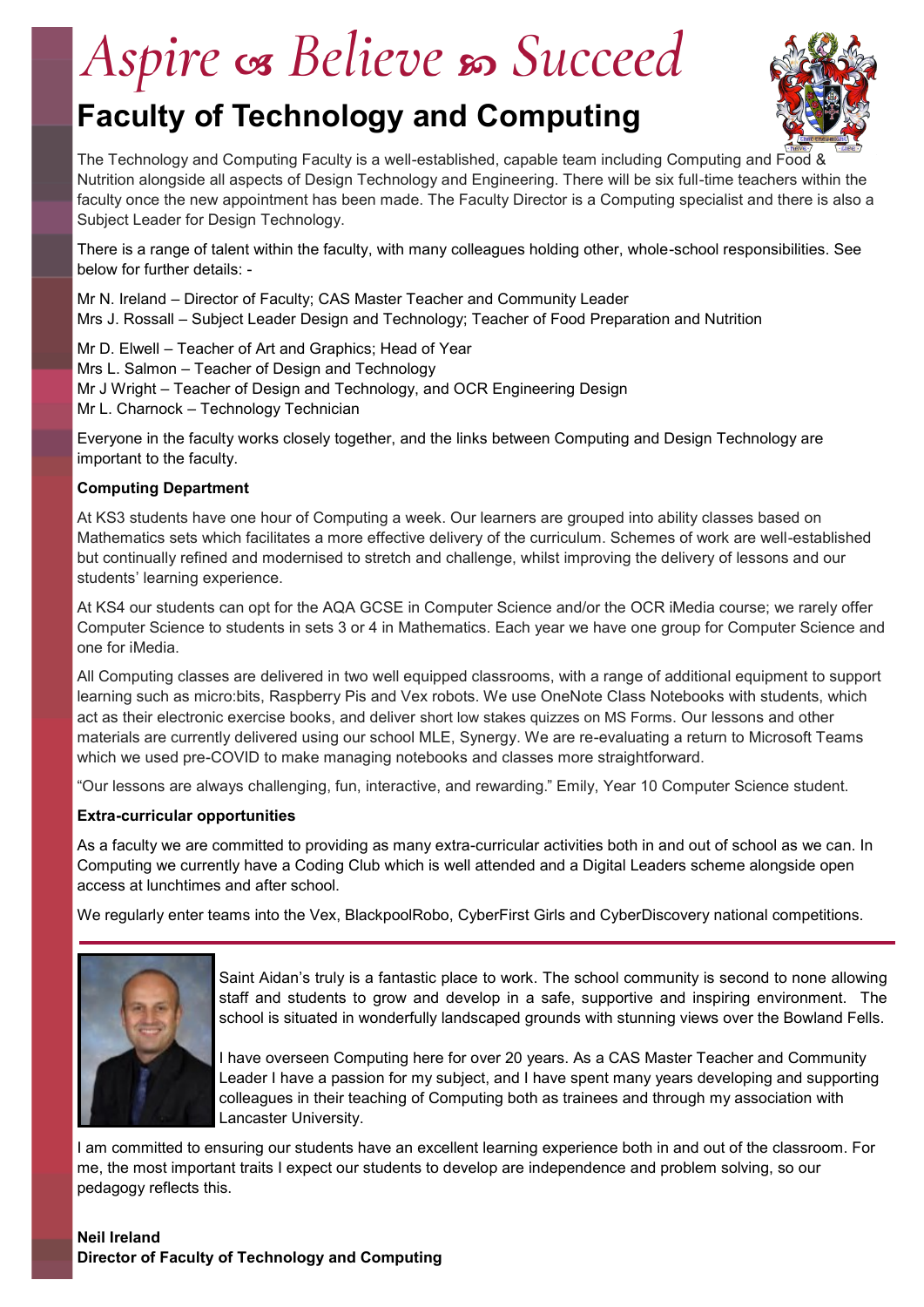# Aspire os Believe so Succeed



| <b>PERSON SPECIFICATION FORM</b>                                                                                                | <b>Essential (E)</b> | To be identified by:                    |
|---------------------------------------------------------------------------------------------------------------------------------|----------------------|-----------------------------------------|
| <b>POST TITLE: TEACHER OF COMPUTER</b>                                                                                          | or                   | application form (F),<br>interview (I), |
| <b>SCIENCE</b>                                                                                                                  | Desirable (D)        | reference (R)                           |
| <b>QUALIFICATIONS</b>                                                                                                           |                      |                                         |
| <b>Qualified Teacher Status</b>                                                                                                 | E                    | F                                       |
| Degree in Computer Science or other relevant discipline                                                                         | E                    | F                                       |
| Further study and / or professional development                                                                                 | D                    | F                                       |
| <b>EXPERIENCE</b>                                                                                                               |                      |                                         |
| Successful teaching or teaching practice experience in Computer<br>Science                                                      | Е                    | F/I/R                                   |
| Experience in coding with Python                                                                                                | E                    | F/I/R                                   |
| Experience in coding with SQL                                                                                                   | D                    | F/I/R                                   |
| Experience in other languages such as Scratch, HTML, PHP, C++,<br>C#, Visual Basic                                              | D                    | F/I/R                                   |
| Experience in using Adobe Animate and Photoshop / Illustrator or<br>equivalent graphics editing software                        | D                    | F/I/R                                   |
| <b>KNOWLEDGE AND SKILLS</b>                                                                                                     |                      |                                         |
| Ability to teach Computer Science lessons of a consistently high<br>quality, inspiring and getting the best out of young people | E                    | F/I/R                                   |
| Ability to teach Computer Science effectively to GCSE level                                                                     | E                    | F/I/R                                   |
| Up to date knowledge of the school Computing curriculum                                                                         | Е                    | F/I/R                                   |
| Ability to teach Mathematics at Key Stage 3                                                                                     | D                    | F/I/R                                   |
| PERSONAL ATTRIBUTES                                                                                                             |                      |                                         |
| Commitment to an ethos of high standards and success                                                                            | Е                    | F/I/R                                   |
| Ability to work as part of a team                                                                                               | Ε                    | F/I/R                                   |
| Energy, stamina and determination                                                                                               | E                    | F/IR                                    |
| Capacity to inspire young people                                                                                                | E                    | F/I/R                                   |
| <b>OTHER</b>                                                                                                                    |                      |                                         |
| Commitment to own professional development                                                                                      | Ε                    | F/I/R                                   |
| Commitment to safeguarding and protecting the welfare of children                                                               | E                    | F/I/R                                   |
| and young people                                                                                                                |                      |                                         |
| Willingness to support the Christian ethos of the school                                                                        | Е                    | F/I                                     |